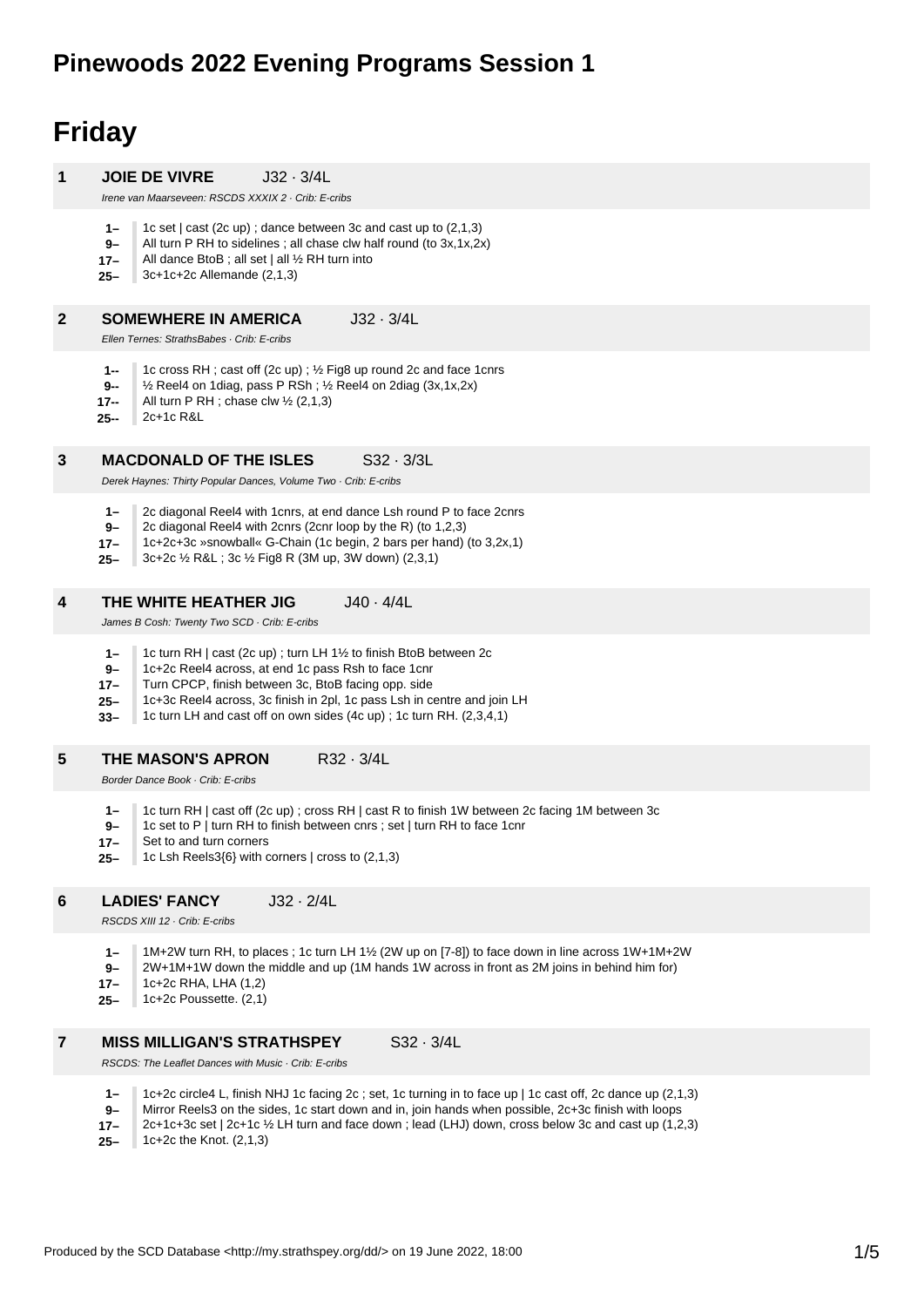### **8 THE LORDS OF THE WIND** R32 · 3/4L

Iain Boyd: The Lord of the Rings Collection · Crib: E-cribs

- **1–** 1M+2W set | 1M cast (2M up) ; 1W+2M set | 1W cast (2W up) (2,1,3)
- **9–** 2c+1W & 1M+3c RHA ; Lsh Snake Pass (unwind the RHA, 1c leading, pass other snake Lsh through 2plx and chase cclw to) (3,1,2)
- **17–** 3c+1M & 1W+2c LHA ; Rsh Snake Pass (unwind the LHA, 1c leading, pass other snake Rsh through 2plx and chase clw to) (2,1,3)
- **25–** Circle6 and back

#### **9 ASILOMAR ROMANTIC** S32 · 3/4L

Tom Cuthbertson: Thirty Popular Dances, Volume Two · Crib: E-cribs

- **1–** 1c+3c DblFig8 round 2c, to begin 1c crosses down, 3c casts up
- **9–** 1c+2c Poussette
- **17–** 1c dance in and down one and face P (2c up) | set ; dance Rsh round 4cnr to face 1cnr
- **25–** SetH&G (to 2,1,3)

### **10 THE FALLS OF ROGIE** R32 · 3/4L

Jean Attwood: Alexander Dances Book 1 · Crib: E-cribs

- **1–** 1c cross RH | cast (2c up) ; cross RH | cast R (M up, W down)
- **9–** ½ Reels3 across (Lsh to 2cnr) ; set in lines across | all cross up/down RH
- **17–** Corners chase once clw **while{8}** 1c chase half way clw and turn RH 1¼ to face 1cnr positions
- **25–** ½ diag. Reel4 with 1cnrs, 1c pass Rsh ; ½ diag. Reel4 with 2cnrs, 1c passing Rsh to 2pl.

# **Saturday**

**11 THE ISLE** J32 · 3/4L

RSCDS Graded 15 · Crib: E-cribs

- **1–** 1c+2c+3c Rsh Reels3 on the sides
- **9–** 1c cast off (2c up), dance between 3c, cast up and cross to face 1cnrs
- **17–** 1c set to 1cnr | to 2cnr, finish in 2plx ; turn RH  $1\frac{1}{2}$  (2,1,3)
- **25–** 2c+1c R&L.

### **12 MONYMUSK** S32 · 3/4L

Preston (18C): RSCDS XI 2 · Crib: E-cribs

- **1–** 1c turn RH | cast off (2c up) ; 1c turn 1¼ LH into
- **9–** 1W+2c & 1M+3c set twice in lines across, but on [11-12] 1c Petronella to opposite sideline ; all set twice on sidelines (2,1x,3)
- **17–** 2c+1c+3c circle6 and back
- **25–** Reels3{6} on the sides (Rsh to 2cnr) | 1c cross (2,1,3)

#### **13 CORN RIGS** R32 · 2/4L

RSCDS IV 12 · Crib: E-cribs

- **1–** 1c cast off behind own lines ; turn inwards and dance up to places
- **9–** 1c Fig8 round 2c

**25–**

**17–** 1c lead down the middle and up 1c+2c Poussette

## **14**

## **AIRIE BENNAN** J32 · 5/5L

Hugh Foss: Glendarroch Scottish Dance Sheets · Crib: E-cribs

- **1–** 1c+2c & 3c+4c set | ½ RHA ; set | ½ LHA, 1c & 3c finish NHJ facing down
- **9–** 1c+3c dance down | set to P ; dance up | cast to face 1cnrs (2c+4c up)
- **17–** 1c+3c set to and turn 1cnrs RH ; set to and turn 2cnrs RH
- **25–** 1c+3c turn LH | cast off on opposite sides (4c+5c up) ; turn RH 1½ (to 2,4,1,5,3)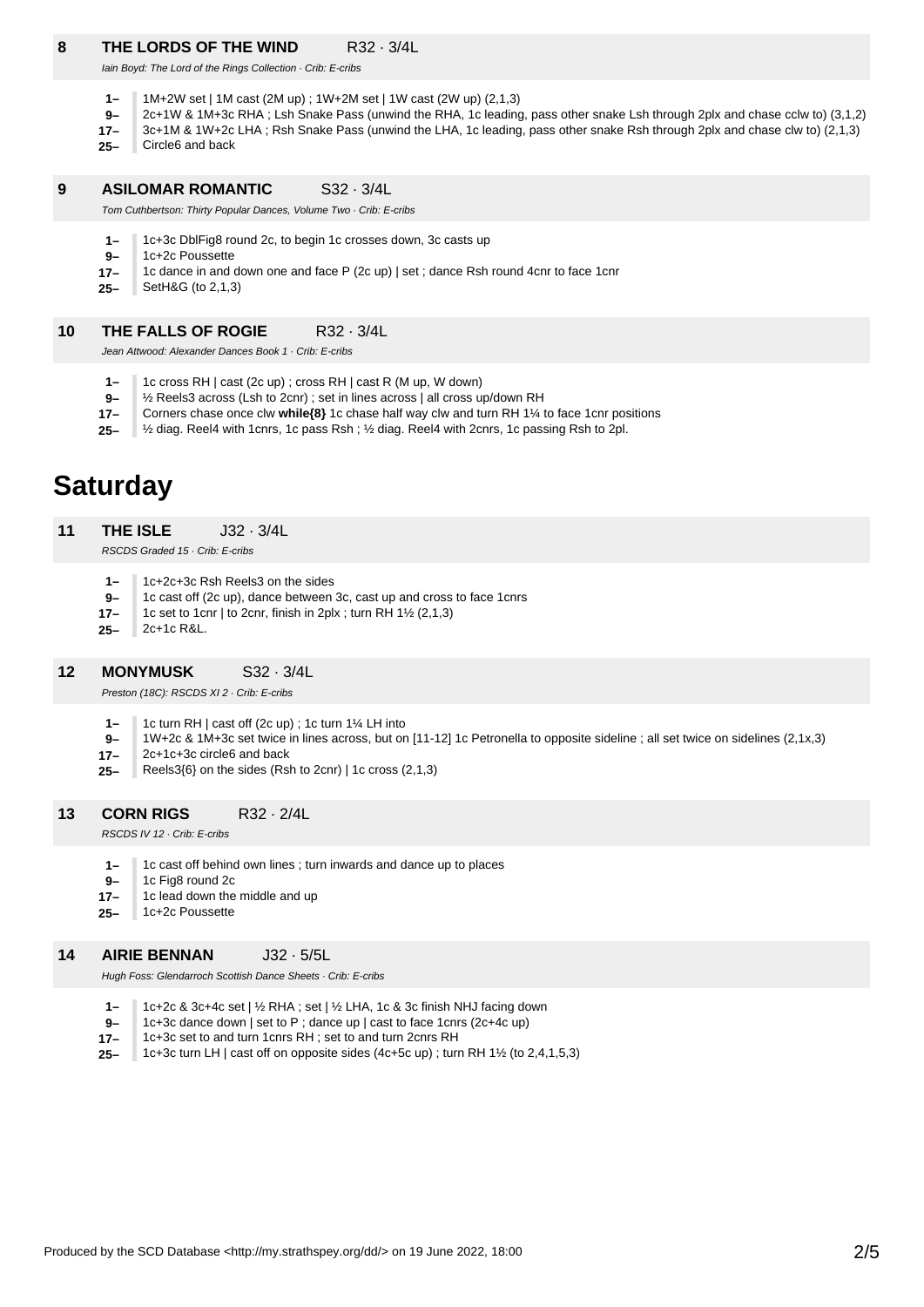### **15 MISS GIBSON'S STRATHSPEY** S32 · 3/4L

Derek Haynes: The Leaflet Dances with Music · Crib: E-cribs

- **1–** 1c+2c set | turn BH ; circle4 L
- **9–** 1c+2c Knot, 1c finish facing 1cnrs
- **17–** Turn CPCP, with final wide ¾ LH turn into
- **25–** Teapots R and L (1M+3c & 1W+2c RHA, 1c pass Rsh, cnrs not to sidelines ; 1M+2c & 1W+3c LHA) (2,1,3)

### **16 PINEWOODS REEL** R32 · 3/4L

John Bowie Dickson: A Yankee Sampler · Crib: E-cribs

- **1–** 1c+3c DblFig8 (1c cast to start) (1c finish in 2pl BtoB own side, 2c steps up)
- **9–** »Petronella Triangles«: 1c DTr {8}and finish facing 3cnr **while**{8} 2c+3c set | Petronella 1 place cclw ; set | Petronella 1 place cclw (to diagonally exchanged places)
- **17–** ½ diagonal Reel4 with 1cnrs, pass Rsh to face 4cnr positions ; ½ diagonal Reel4 with 2cnrs, finish facing 1cnr for:
- **25–** Reels3{6} across (Lsh to 1cnr), 1c turn RH (2,1,3) (but on 2nd time through 1c dance NHJ to 4pl as 4c continue the reel, casting into 3pl).
- **17 COLLIE LAW** J32 · 2/4L

Roy Goldring: Graded and Social Dances 1 - 24 Dances · Crib: E-cribs

- **1–** 1c+2c A&R ; turn RH into
- **9–** 1c+2c Allemande
- **17–** 1c Fig8 up round 2c
- **25–** 2c+1c RHA ; LHA

#### **18 THE SILVER TASSIE** S32 · 3/4L

John Drewry: The Leaflet Dances with Music · Crib: E-cribs

- **1–** 1c+2c+3c cross RH | set ; repeat
- **9–** 1c+3c DblFig8 round 2c (1c cross down, 3c cast up)
- **17–** 1c followed by 2c+3c dance down the middle (2c & 3c divide) ; 1c (leading) +2c+3c dance up
- **25–** 1c+2c Rondel (2,1,3).

### **19 THE CLUMSY LOVER** R32 · 3/4L

Iain E Garden Richardson: Aurora 10th Anniversary Book of SCD · Crib: MiniCribs

- **1-8** 1s+2s Set+Link; 2M+1M also 1L+3L Set+Link
- **9-16** 1s+2s+3s dance R&L for 3 couples
- **17-24** 1s set, set advancing to face 4th corners (pstn), dance 1/2 RSh reel of 4 with corners & 1s end passing RSh to face out opposite sides
- **25-32** 1s dance RSh round 1st corners (pstn) into centre **while** 2s+3s set & change places RH on sides, 1s turn RH to 2nd place own sides. 2 13

### **20 PELORUS JACK** J32 · 3/4L

Barry Skelton: RSCDS XLI 1 · Crib: E-cribs

- **1–** 1c cross RH, cast (2c up) ; 1c+3c RHA, finish 1M facing 1cnr, 1W behind him
- **9–** 1c in tandem +1cnrs ½ diagonal Reel3, Rsh to 3W (1M & 1W loop R singly for lead change, so 1W now leads P) ; ½ diagonal Reel3, Rsh to 2W (+ lead change)
- **17–** Continue pattern twice

**25–** 2c+1c LHA ; 1c turn LH ½ | all set (2,1,3)

### **21 NEIDPATH CASTLE** S32 · 3/3L

Derek Haynes: RSCDS XXII 9 · Crib: E-cribs

- **1–** All set | all turn BH twice | all set
- **9–** G-Chain (1c cross to start)
- **17–** 1c Fig8 on own side round 2c+3c, starting inwards. On [24] 1c+2c dance in for
- **25–** 1c+2c ½ Poussette, on [28] 1c continue slow turn and 3c dance in ; 1c+3c ½ Poussette (2,3,1)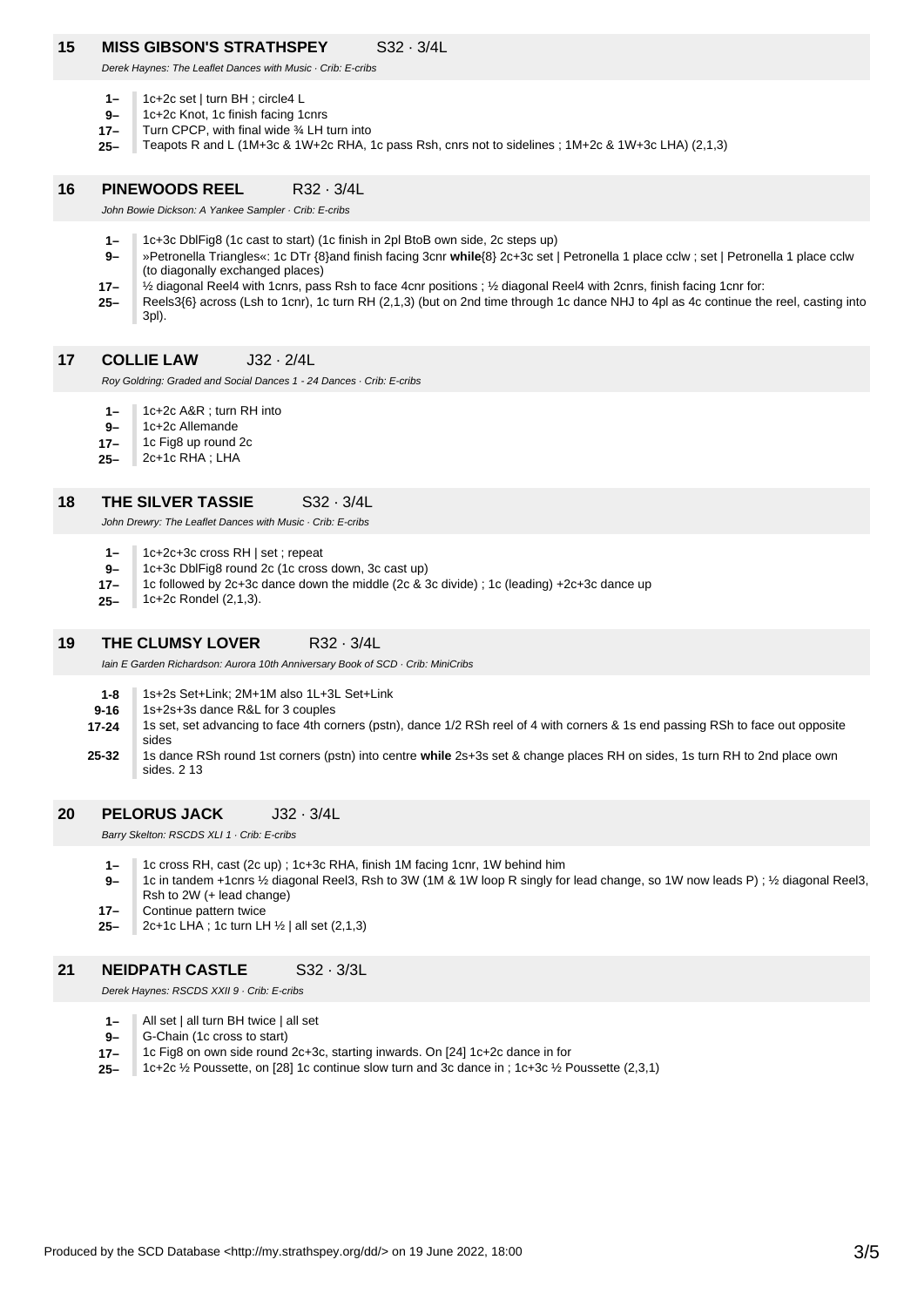### **22 DA RAIN DANCIN'** R32 · 3/4L

Ron Wallace: Thirty Popular Dances, Volume Two · Crib: E-cribs

- **1–** 1c dance down 2 places and cast up to 2pl (2c up) ; 2c+1c+3c set and cross RH (2x,1x,3x)
- **9–** 1c dance up and cast off one ; 2c+1c+3c set | 2c+3c cross LH **while**{2} 1c turn LH to face 1cnr:
- **17–** 1c set R to 1cnr {1} and L to P {1} | turn ¾ RH ; set R to 2cnr and L up/down to P | turn ¾ RH to 2pl
- **25–** 2c+1c+3c circle6 and back. (2,1,3)

## **Sunday**

### **23 NEW YEAR JIG** J32 · 3/4L

Maureen Robson: RSCDS LI 8 · Crib: E-cribs

- **1--**
- **9--** 1c parallel Fig8 on sidelines, 1c Rsh to 2c to start Parallel Reels3 on sidelines, 1c Rsh to 2c to start, 1W facing out at end
- **17--** 1W followed by P cast round 2W | dance between 2c to M side ; cast round 2M to 2pl (2c up on [23-24]) (2,1,3)
- **25--** 1c+3c RHA ; 2c+1c LHA, 1W facing out at end.

### **24 WISP OF THISTLE** S32 · 3/4L

Pat Kent: RSCDS XXXVII 4 · Crib: E-cribs

- **1–** 1c+3c Petronella to midline | set to P ; 1c+3c ½Reel4
- **9–** 3c+1c Petronella to own side, 3c+2c+1c set ; all turn P RH into
- **17–** 3c+2c+1c Allemande (1,2,3)
- **25–** 1c cross RH, cast off one (2c up) ; ½ Fig8 round 2c (2,1,3)

After their second turn, 1c casts to 4pl on [32] as 4c steps up

### **25 ZYTGLOGGE** R32 · 3/4L

Terry Blackburn: Collecta Ursis · Crib: E-cribs

- **1–** 1c turn RH | cast (2c up) ; turn LH to face 1cnr
- **9–** 1c+1cnrs turn RH ½ **while{2}** 2cnrs set | 1c+2cnrs chase 1 place clw **while{2}** 1cnrs turn LH ¾ to face 1c on 2diag ; Repeat figure from new places (1c now faces 3cnr position)
- **17–** Repeat [9-16], 1c finish LH turn with M below W and facing 1cnr
- **25–** Teapots R ; and L (2c+1W & 1M+3c RHA ; 1c pass Rsh and repeat LHA with other couple) (2,1,3)

### **26 A JIG SO PUZZLED** J32 · 3/4L

Mathias Ferber: The Paris Book of Scottish Country Dances, volume 2 · Crib: E-cribs

- **1--** 1c set | cross down RH ; cast off behind 3c | dance up NHJ to 2pl centre facing opposite sides (2c up on [7-8])
- **9--** 1c 6 bars of DTr **while{6}** 2c & 3c set | cross RH ; set | 1c dance RSh round 3cnrs[pos] into facing lines3 across **while{2}** 2c & 3c cross RH
- **17--** 3C S&Link (2,1,3) ; all turn P RH 1½ (2,1,3)
- **25--** Circle6 and back (2,1,3)

### **27 THE ROBERTSON RANT** S80 · 4S

Mrs Douglas Winchester: RSCDS XXXIX 8 · Crib: E-cribs

- **1–** All Circle8 and back
- **9–** Double L chain (women ½ RHA, turn opposite M LH ; ½ RHA, turn P LH, to own places)
- **17–** 1c+3c Reel4, (W pass left shoulder, M set on [17-18], at the end W slow down and M speed up, face and acknowledge P and pull back inner shoulder to face corners.
- **25–** All set to corner H.Schottische ; turn cnr BH twice
- **33-48** 2c+4c repeat [17-32]
	- **49–** Women Circle4 L (at end pull back Rsh to face out) ; set to and turn P BH.
	- **57–** Men circle4 R, pull back Lsh ; set to and turn P BH.
	- **65–** G-Chain (one step per hand)
	- **73–** Promenade cclw round the set in Allemande hold, M bring W into middle of set and hold RH for bow and curtsey